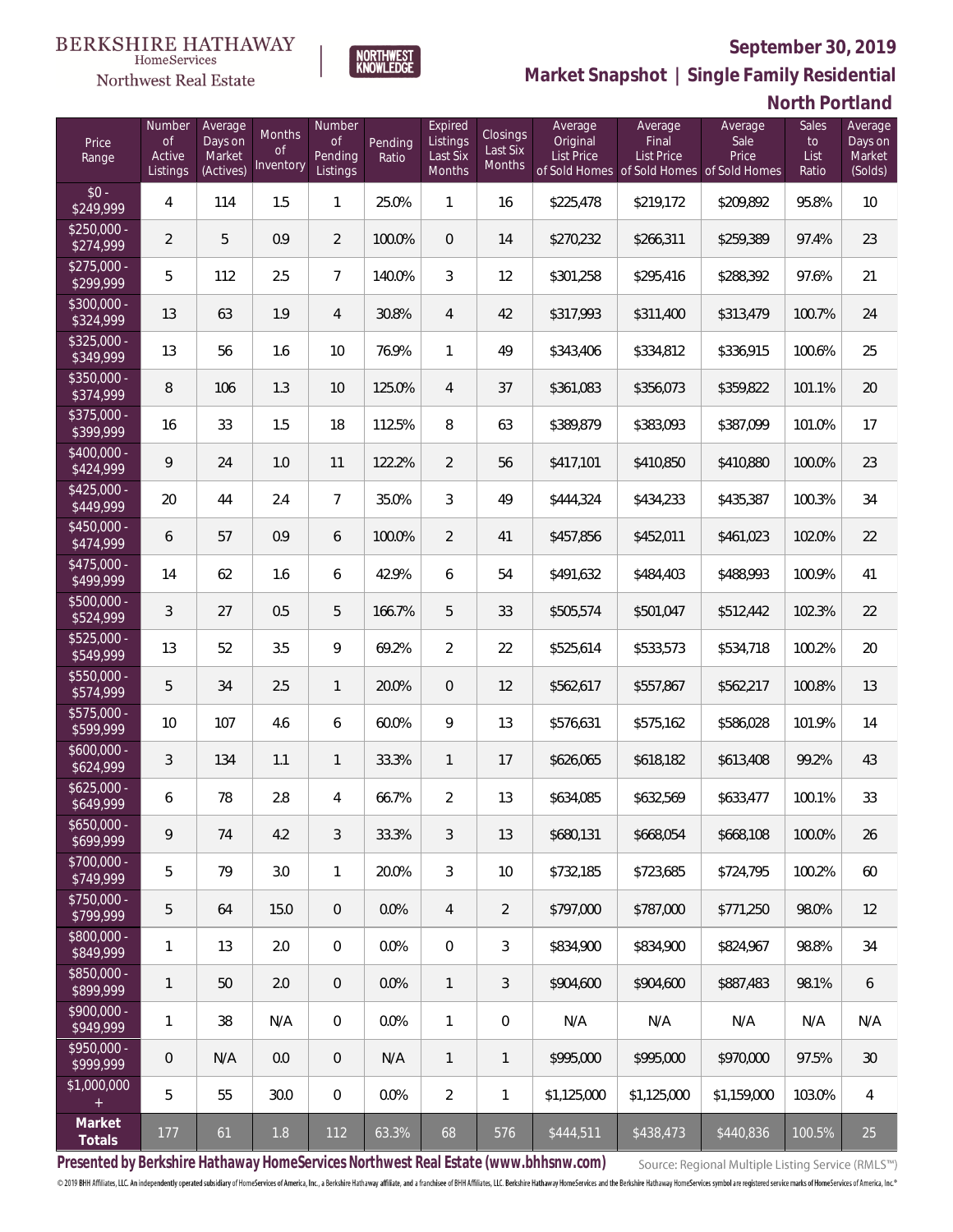

**NORTHWEST**<br>KNOWLEDGE

Northwest Real Estate

**Market Snapshot | Single Family Residential**

# **Northeast Portland**

| Price<br>Range                   | Number<br>of<br>Active<br>Listings | Average<br>Days on<br>Market<br>(Actives) | Months<br>Οf<br>Inventory | Number<br>Οf<br>Pending<br>Listings | Pending<br>Ratio | Expired<br>Listings<br>Last Six<br>Months | Closings<br>Last Six<br>Months | Average<br>Original<br><b>List Price</b> | Average<br>Final<br><b>List Price</b><br>of Sold Homes of Sold Homes of Sold Homes | Average<br>Sale<br>Price | Sales<br>to<br>List<br>Ratio | Average<br>Days on<br>Market<br>(Solds) |
|----------------------------------|------------------------------------|-------------------------------------------|---------------------------|-------------------------------------|------------------|-------------------------------------------|--------------------------------|------------------------------------------|------------------------------------------------------------------------------------|--------------------------|------------------------------|-----------------------------------------|
| $$0 -$<br>$\sqrt{249.999}$       | 6                                  | 184                                       | 1.1                       | 6                                   | 100.0%           | 3                                         | 32                             | \$236,884                                | \$226,238                                                                          | \$218,455                | 96.6%                        | 37                                      |
| $$250.000 -$<br>\$274,999        | 13                                 | 137                                       | 2.9                       | $7\overline{ }$                     | 53.8%            | $\mathbf{1}$                              | 27                             | \$261,330                                | \$258,607                                                                          | \$260,361                | 100.7%                       | 47                                      |
| $$275,000 -$<br>\$299,999        | 17                                 | 111                                       | 2.6                       | 21                                  | 123.5%           | 5                                         | 39                             | \$292,435                                | \$290,332                                                                          | \$285,615                | 98.4%                        | 38                                      |
| \$300,000 -<br>$\sqrt{$324,999}$ | 20                                 | 46                                        | 1.6                       | 16                                  | 80.0%            | 6                                         | 76                             | \$318,689                                | \$312,452                                                                          | \$311,675                | 99.8%                        | 32                                      |
| $$325,000 -$<br>\$349,999        | 25                                 | 41                                        | 1.7                       | 33                                  | 132.0%           | 6                                         | 90                             | \$342,105                                | \$335,660                                                                          | \$336,168                | 100.2%                       | 30                                      |
| \$350,000 -<br>\$374,999         | 22                                 | 25                                        | 1.3                       | 19                                  | 86.4%            | 11                                        | 99                             | \$369,813                                | \$362,052                                                                          | \$360,323                | 99.5%                        | 26                                      |
| $$375,000 -$<br>\$399,999        | 44                                 | 56                                        | 2.6                       | 34                                  | 77.3%            | 11                                        | 102                            | \$389,061                                | \$384,403                                                                          | \$386,932                | 100.7%                       | 19                                      |
| \$400,000 -<br>\$424,999         | 27                                 | 62                                        | 2.0                       | 13                                  | 48.1%            | 5                                         | 82                             | \$411,460                                | \$407,116                                                                          | \$410,380                | 100.8%                       | 22                                      |
| $$425,000 -$<br>\$449,999        | 31                                 | 57                                        | 2.4                       | 16                                  | 51.6%            | 10                                        | 76                             | \$440,188                                | \$432,838                                                                          | \$436,488                | 100.8%                       | 23                                      |
| \$450,000 -<br>\$474,999         | 22                                 | 64                                        | 2.2                       | 9                                   | 40.9%            | $\overline{4}$                            | 61                             | \$463,903                                | \$456,784                                                                          | \$458,854                | 100.5%                       | 36                                      |
| \$475,000 -<br>\$499,999         | 35                                 | 64                                        | 3.1                       | 15                                  | 42.9%            | 10                                        | 68                             | \$479,416                                | \$475,888                                                                          | \$486,282                | 102.2%                       | 21                                      |
| $$500,000 -$<br>\$524,999        | 8                                  | 115                                       | 0.9                       | 6                                   | 75.0%            | $\mathbf{1}$                              | 55                             | \$513,839                                | \$503,568                                                                          | \$509,144                | 101.1%                       | 29                                      |
| \$525,000 -<br>\$549,999         | 18                                 | 47                                        | 2.0                       | 13                                  | 72.2%            | 3                                         | 54                             | \$537,784                                | \$527,119                                                                          | \$533,577                | 101.2%                       | 28                                      |
| $$550,000 -$<br>\$574,999        | 16                                 | 68                                        | 1.9                       | 6                                   | 37.5%            | $\overline{2}$                            | 51                             | \$564,374                                | \$557,937                                                                          | \$559,530                | 100.3%                       | 28                                      |
| \$575,000 -<br>\$599,999         | 23                                 | 49                                        | 5.1                       | 12                                  | 52.2%            | 6                                         | 27                             | \$584,100                                | \$579,655                                                                          | \$588,600                | 101.5%                       | 13                                      |
| $$600,000 -$<br>\$649,999        | 24                                 | 62                                        | 1.9                       | 16                                  | 66.7%            | $\overline{4}$                            | 77                             | \$634,869                                | \$624,197                                                                          | \$622,846                | 99.8%                        | 29                                      |
| $$650,000 -$<br>\$699,999        | 30                                 | 90                                        | 3.1                       | 6                                   | 20.0%            | 8                                         | 59                             | \$677,315                                | \$671,790                                                                          | \$674,777                | 100.4%                       | 17                                      |
| $$700,000 -$<br>\$749,999        | 27                                 | 117                                       | 2.6                       | $\overline{4}$                      | 14.8%            | 9                                         | 62                             | \$726,685                                | \$717,319                                                                          | \$723,419                | 100.9%                       | 28                                      |
| \$750,000 -<br>\$799,999         | 24                                 | 70                                        | 3.3                       | 9                                   | 37.5%            | 6                                         | 44                             | \$784,306                                | \$770,774                                                                          | \$770,180                | 99.9%                        | 35                                      |
| \$800,000 -<br>\$849,999         | 10                                 | 54                                        | 2.4                       | 2                                   | 20.0%            | 2                                         | 25                             | \$833,488                                | \$829,284                                                                          | \$826,164                | 99.6%                        | 22                                      |
| $$850,000 -$<br>\$899,999        | 7                                  | 46                                        | 2.1                       | 4                                   | 57.1%            | 6                                         | 20                             | \$892,270                                | \$882,565                                                                          | \$866,525                | 98.2%                        | 37                                      |
| $$900,000 -$<br>\$949,999        | 4                                  | 37                                        | 2.0                       | 3                                   | 75.0%            | $\overline{4}$                            | 12                             | \$939,711                                | \$938.045                                                                          | \$929,611                | 99.1%                        | 25                                      |
| $$950,000 -$<br>\$999,999        | 12                                 | 102                                       | 3.8                       | $\overline{0}$                      | 0.0%             | $\overline{4}$                            | 19                             | \$994,312                                | \$971,043                                                                          | \$971,634                | 100.1%                       | 35                                      |
| $$1,000,000 -$<br>\$1,249,999    | 12                                 | 54                                        | 2.3                       | 4                                   | 33.3%            | $\overline{2}$                            | 32                             | \$1,157,425                              | \$1,130,984                                                                        | \$1,105,123              | 97.7%                        | 38                                      |
| \$1,250,000                      | 15                                 | 89                                        | 8.2                       | 3                                   | 20.0%            | 3                                         | 11                             | \$1,417,264                              | \$1,385,910                                                                        | \$1,359,155              | 98.1%                        | 34                                      |
| Market<br>Totals                 | 492                                | 69                                        | 2.3                       | 277                                 | 56.3%            | 132                                       | 1300                           | \$520,910                                | \$513,027                                                                          | \$513,687                | 100.1%                       | 28                                      |

**Presented by Berkshire Hathaway HomeServices Northwest Real Estate (www.bhhsnw.com)**

Source: Regional Multiple Listing Service (RMLS™)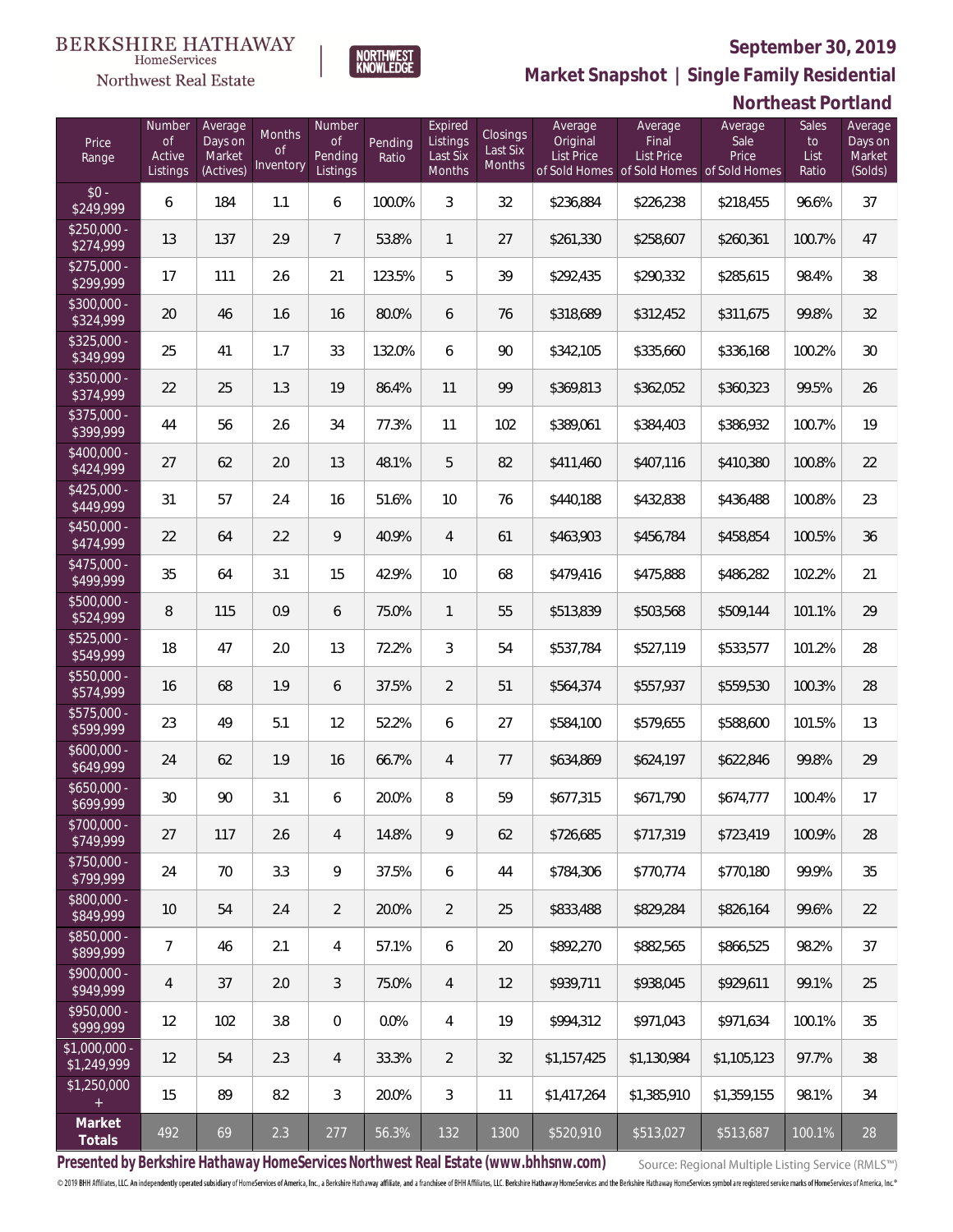

**NORTHWEST**<br>KNOWLEDGE

Northwest Real Estate

**Market Snapshot | Single Family Residential**

#### **Southeast Portland**

| Price<br>Range            | Number<br><b>of</b><br>Active<br>Listings | Average<br>Days on<br>Market<br>(Actives) | <b>Months</b><br>0f<br>Inventory | Number<br><b>of</b><br>Pending<br>Listings | Pending<br>Ratio | Expired<br>Listings<br>Last Six<br>Months | Closings<br>Last Six<br>Months | Average<br>Original<br><b>List Price</b> | Average<br>Final<br><b>List Price</b><br>of Sold Homes of Sold Homes of Sold Homes | Average<br>Sale<br>Price | Sales<br>to<br>List<br>Ratio | Average<br>Days on<br>Market<br>(Solds) |
|---------------------------|-------------------------------------------|-------------------------------------------|----------------------------------|--------------------------------------------|------------------|-------------------------------------------|--------------------------------|------------------------------------------|------------------------------------------------------------------------------------|--------------------------|------------------------------|-----------------------------------------|
| $$0 -$<br>\$249,999       | 12                                        | 156                                       | 1.1                              | 13                                         | 108.3%           | 1                                         | 63                             | \$221,774                                | \$213,049                                                                          | \$210,116                | 98.6%                        | 40                                      |
| $$250,000 -$<br>\$274,999 | 19                                        | 36                                        | 1.8                              | 20                                         | 105.3%           | 5                                         | 64                             | \$271,814                                | \$266,360                                                                          | \$262,480                | 98.5%                        | 34                                      |
| $$275,000 -$<br>\$299,999 | 40                                        | 63                                        | 1.8                              | 47                                         | 117.5%           | 14                                        | 136                            | \$295,666                                | \$289,227                                                                          | \$287,487                | 99.4%                        | 29                                      |
| $$300,000 -$<br>\$324,999 | 33                                        | 69                                        | 1.0                              | 34                                         | 103.0%           | 9                                         | 198                            | \$316,116                                | \$310,495                                                                          | \$311,868                | 100.4%                       | 32                                      |
| $$325,000 -$<br>\$349,999 | 58                                        | 51                                        | 1.9                              | 42                                         | 72.4%            | 16                                        | 181                            | \$339,120                                | \$333,641                                                                          | \$335,505                | 100.6%                       | 30                                      |
| $$350,000 -$<br>\$374,999 | 44                                        | 38                                        | 1.7                              | 29                                         | 65.9%            | 15                                        | 159                            | \$367,801                                | \$361,043                                                                          | \$361,068                | 100.0%                       | 27                                      |
| $$375,000 -$<br>\$399,999 | 51                                        | 57                                        | 2.4                              | 41                                         | 80.4%            | 20                                        | 128                            | \$389,194                                | \$383,590                                                                          | \$385,155                | 100.4%                       | 26                                      |
| \$400,000 -<br>\$424,999  | 14                                        | 159                                       | 0.8                              | 14                                         | 100.0%           | 10                                        | 111                            | \$418,506                                | \$409,125                                                                          | \$410,976                | 100.5%                       | 32                                      |
| $$425,000 -$<br>\$449,999 | 44                                        | 59                                        | 2.8                              | 33                                         | 75.0%            | 8                                         | 94                             | \$443,214                                | \$437,198                                                                          | \$435,663                | 99.6%                        | 31                                      |
| \$450,000 -<br>\$474,999  | 32                                        | 47                                        | 2.4                              | 20                                         | 62.5%            | $\overline{4}$                            | 81                             | \$462,036                                | \$454,584                                                                          | \$459,609                | 101.1%                       | 27                                      |
| $$475,000 -$<br>\$499,999 | 52                                        | 64                                        | 4.7                              | 26                                         | 50.0%            | 13                                        | 67                             | \$488,746                                | \$484,057                                                                          | \$486,858                | 100.6%                       | 28                                      |
| $$500,000 -$<br>\$524,999 | $\overline{7}$                            | 52                                        | 0.7                              | 8                                          | 114.3%           | $\overline{4}$                            | 63                             | \$522,558                                | \$514,564                                                                          | \$512,202                | 99.5%                        | 28                                      |
| \$525,000 -<br>\$549,999  | 23                                        | 73                                        | 2.2                              | 16                                         | 69.6%            | 6                                         | 62                             | \$534,128                                | \$527,004                                                                          | \$533,180                | 101.2%                       | 31                                      |
| $$550,000 -$<br>\$574,999 | 13                                        | 50                                        | 1.7                              | 10                                         | 76.9%            | 3                                         | 47                             | \$566,388                                | \$561,620                                                                          | \$560,078                | 99.7%                        | 31                                      |
| \$575,000 -<br>\$599,999  | 25                                        | 109                                       | 3.8                              | 10                                         | 40.0%            | 4                                         | 39                             | \$589,641                                | \$583,854                                                                          | \$586,546                | 100.5%                       | 18                                      |
| $$600,000 -$<br>\$624,999 | 9                                         | 66                                        | 1.3                              | 5                                          | 55.6%            | 3                                         | 43                             | \$614,542                                | \$606,937                                                                          | \$610,524                | 100.6%                       | 29                                      |
| $$625,000 -$<br>\$649,999 | 22                                        | 65                                        | 4.1                              | 10                                         | 45.5%            | 6                                         | 32                             | \$637,198                                | \$632,055                                                                          | \$633,445                | 100.2%                       | 15                                      |
| $$650,000 -$<br>\$674,999 | 12                                        | 71                                        | 5.1                              | 6                                          | 50.0%            | $\overline{2}$                            | 14                             | \$668,307                                | \$653,921                                                                          | \$658,018                | 100.6%                       | 33                                      |
| $$675,000 -$<br>\$699,999 | 26                                        | 66                                        | 5.6                              | $\overline{7}$                             | 26.9%            | 14                                        | 28                             | \$687,166                                | \$681,336                                                                          | \$686,954                | 100.8%                       | 19                                      |
| \$700,000 -<br>\$749,999  | 18                                        | 83                                        | 2.6                              | 9                                          | 50.0%            | $\overline{4}$                            | 41                             | \$713,707                                | \$709,693                                                                          | \$721,189                | 101.6%                       | 21                                      |
| \$750,000 -<br>\$799,999  | 17                                        | 88                                        | 4.1                              | 5                                          | 29.4%            | 5                                         | 25                             | \$807,282                                | \$794,514                                                                          | \$776,103                | 97.7%                        | 46                                      |
| \$800,000 -<br>\$849,999  | 8                                         | 54                                        | 2.0                              | $\mathfrak{Z}$                             | 37.5%            | 4                                         | 24                             | \$837,854                                | \$830,217                                                                          | \$821,452                | 98.9%                        | 54                                      |
| \$850,000 -<br>\$899,999  | 11                                        | 51                                        | 3.9                              | $\overline{2}$                             | 18.2%            | 3                                         | 17                             | \$875,729                                | \$865,968                                                                          | \$869,415                | 100.4%                       | 19                                      |
| \$900,000 -<br>\$999,999  | 9                                         | 46                                        | 3.0                              | $\mathfrak{Z}$                             | 33.3%            | $\mathbf{1}$                              | 18                             | \$975,314                                | \$955,897                                                                          | \$954,814                | 99.9%                        | 32                                      |
| \$1,000,000<br>$+$        | 19                                        | 125                                       | 5.7                              | $\overline{2}$                             | 10.5%            | 5                                         | 20                             | \$1,340,900                              | \$1,328,400                                                                        | \$1,302,580              | 98.1%                        | 47                                      |
| Market<br>Totals          | 618                                       | 67                                        | 2.1                              | 415                                        | 67.2%            | 179                                       | 1755                           | \$445,592                                | \$438,823                                                                          | \$439,281                | 100.1%                       | 30                                      |

**Presented by Berkshire Hathaway HomeServices Northwest Real Estate (www.bhhsnw.com)**

Source: Regional Multiple Listing Service (RMLS™)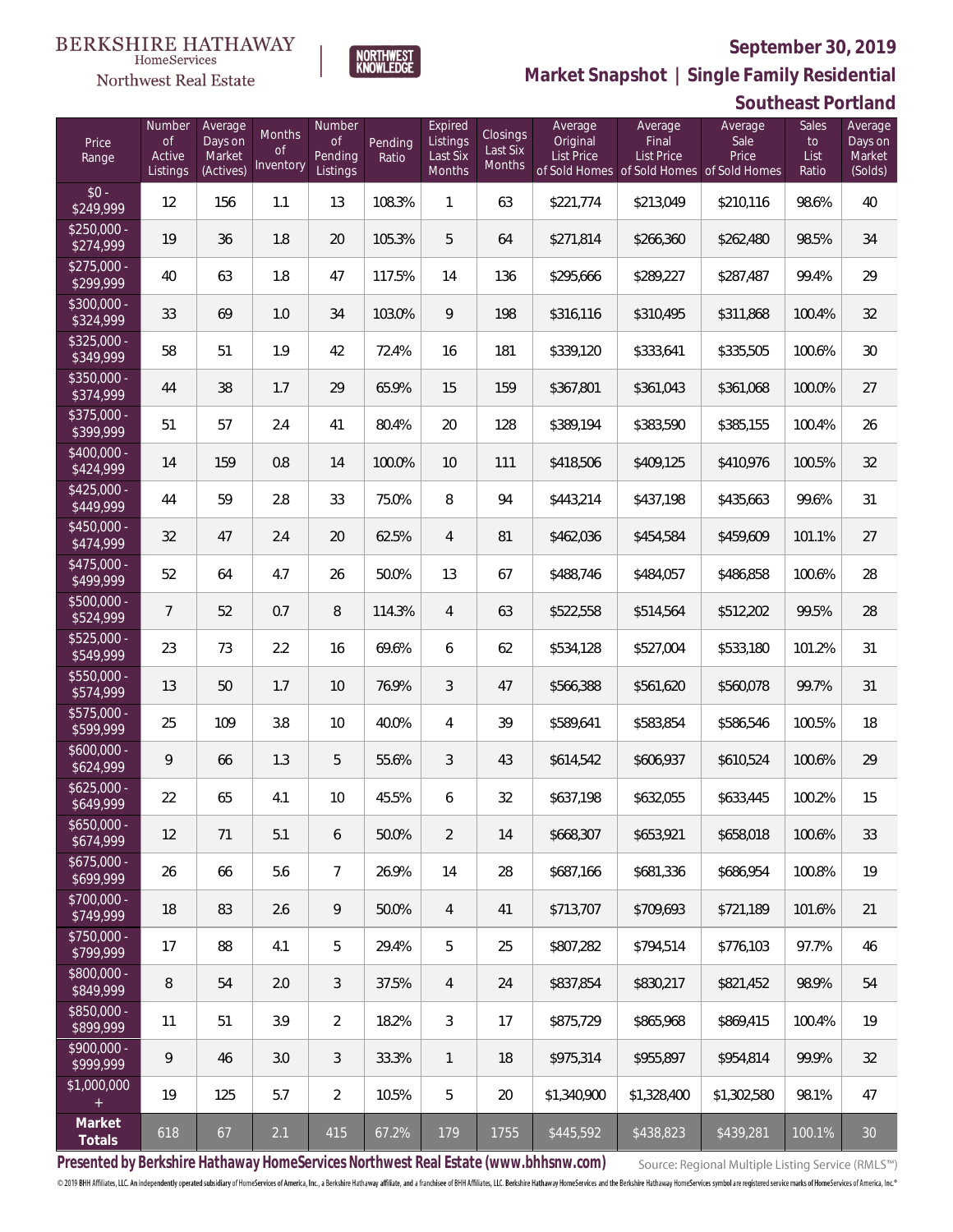

NORTHWEST<br>KNOWLEDGE

Northwest Real Estate

**Market Snapshot | Single Family Residential**

# **Gresham, Troutdale, Corbett**

| Price<br>Range            | Number<br><b>of</b><br>Active<br>Listings | Average<br>Days on<br>Market<br>(Actives) | Months<br><b>of</b><br>Inventory | Number<br>Οf<br>Pending<br>Listings | Pending<br>Ratio | Expired<br>Listings<br>Last Six<br>Months | Closings<br>Last Six<br>Months | Average<br>Original<br><b>List Price</b> | Average<br>Final<br>List Price<br>of Sold Homes of Sold Homes of Sold Homes | Average<br>Sale<br>Price | Sales<br>to<br>List<br>Ratio | Average<br>Days on<br>Market<br>(Solds) |
|---------------------------|-------------------------------------------|-------------------------------------------|----------------------------------|-------------------------------------|------------------|-------------------------------------------|--------------------------------|------------------------------------------|-----------------------------------------------------------------------------|--------------------------|------------------------------|-----------------------------------------|
| $$0 -$<br>\$249,999       | 4                                         | 100                                       | 1.4                              | $\overline{2}$                      | 50.0%            | 1                                         | 17                             | \$248,403                                | \$235,056                                                                   | \$223,590                | 95.1%                        | 53                                      |
| $$250.000 -$<br>\$274,999 | 8                                         | 52                                        | 1.7                              | 6                                   | 75.0%            | $\overline{0}$                            | 28                             | \$265,495                                | \$263,156                                                                   | \$265,518                | 100.9%                       | 25                                      |
| $$275,000 -$<br>\$299,999 | 20                                        | 63                                        | 2.0                              | 17                                  | 85.0%            | $\overline{2}$                            | 60                             | \$290,347                                | \$289,031                                                                   | \$287,623                | 99.5%                        | 24                                      |
| $$300,000 -$<br>\$324,999 | 12                                        | 46                                        | 1.0                              | 19                                  | 158.3%           | $\overline{4}$                            | 71                             | \$314,002                                | \$312,284                                                                   | \$313,138                | 100.3%                       | 29                                      |
| $$325,000 -$<br>\$349,999 | 43                                        | 52                                        | 2.1                              | 20                                  | 46.5%            | 3                                         | 122                            | \$340,624                                | \$337,590                                                                   | \$338,269                | 100.2%                       | 24                                      |
| $$350,000 -$<br>\$374,999 | 33                                        | 40                                        | 1.8                              | 34                                  | 103.0%           | $\mathfrak{Z}$                            | 110                            | \$362,814                                | \$359,743                                                                   | \$360,624                | 100.2%                       | 23                                      |
| $$375,000 -$<br>\$399,999 | 23                                        | 51                                        | 1.9                              | 16                                  | 69.6%            | 8                                         | 73                             | \$390,309                                | \$385,725                                                                   | \$385,887                | 100.0%                       | 36                                      |
| \$400,000 -<br>\$424,999  | 10                                        | 42                                        | 1.0                              | 12                                  | 120.0%           | 5                                         | 61                             | \$415,646                                | \$410,304                                                                   | \$412,013                | 100.4%                       | 40                                      |
| $$425,000 -$<br>\$449,999 | 33                                        | 69                                        | 4.7                              | 15                                  | 45.5%            | $\overline{2}$                            | 42                             | \$440,294                                | \$437,604                                                                   | \$436,648                | 99.8%                        | 30                                      |
| $$450,000 -$<br>\$474,999 | 16                                        | 64                                        | 2.7                              | 10                                  | 62.5%            | $\mathbf{1}$                              | 35                             | \$464,784                                | \$459,733                                                                   | \$460,787                | 100.2%                       | 31                                      |
| $$475,000 -$<br>\$499,999 | 11                                        | 160                                       | 2.0                              | 11                                  | 100.0%           | 5                                         | 33                             | \$491,771                                | \$487,654                                                                   | \$486,863                | 99.8%                        | 59                                      |
| \$500,000 -<br>\$524,999  | 5                                         | 108                                       | 1.4                              | 9                                   | 180.0%           | $\mathbf{1}$                              | 21                             | \$525,038                                | \$513,360                                                                   | \$510,929                | 99.5%                        | 73                                      |
| \$525,000 -<br>\$549,999  | 3                                         | 84                                        | 2.6                              | $\mathbf{1}$                        | 33.3%            | $\overline{4}$                            | $\overline{7}$                 | \$555,429                                | \$543,286                                                                   | \$537,629                | 99.0%                        | 56                                      |
| $$550,000 -$<br>\$574,999 | $\overline{4}$                            | 130                                       | 2.7                              | $\mathbf{1}$                        | 25.0%            | $\mathbf{1}$                              | 9                              | \$574,972                                | \$573,961                                                                   | \$558,889                | 97.4%                        | 38                                      |
| \$575,000 -<br>\$599,999  | 6                                         | 85                                        | 6.0                              | $\mathbf{1}$                        | 16.7%            | $\mathbf{1}$                              | 6                              | \$594,775                                | \$593,108                                                                   | \$589,625                | 99.4%                        | 30                                      |
| $$600,000 -$<br>\$624,999 | 3                                         | 21                                        | 6.0                              | $\overline{0}$                      | 0.0%             | $\overline{0}$                            | 3                              | \$621,667                                | \$614,667                                                                   | \$605,000                | 98.4%                        | 56                                      |
| $$625,000 -$<br>\$649,999 | 7                                         | 99                                        | 6.0                              | $\overline{2}$                      | 28.6%            | 3                                         | $\overline{7}$                 | \$651,386                                | \$637,727                                                                   | \$635,327                | 99.6%                        | 48                                      |
| $$650,000 -$<br>\$699,999 | 8                                         | 151                                       | 8.0                              | $\overline{0}$                      | 0.0%             | $\mathbf{1}$                              | 6                              | \$700.525                                | \$678,525                                                                   | \$669,311                | 98.6%                        | 113                                     |
| $$700,000 -$<br>\$749,999 | 8                                         | 127                                       | 9.6                              | $\overline{0}$                      | 0.0%             | 3                                         | 5                              | \$767,560                                | \$757,580                                                                   | \$726,200                | 95.9%                        | 105                                     |
| $$750,000 -$<br>\$799,999 | 3                                         | 139                                       | 18.0                             | $\mathbf{1}$                        | 33.3%            | $\overline{0}$                            | 1                              | \$895,000                                | \$799,900                                                                   | \$799,900                | 100.0%                       | 222                                     |
| \$800,000 -<br>\$849,999  | 3                                         | 171                                       | 18.0                             | $\mathbf{1}$                        | 33.3%            | $\overline{2}$                            | 1                              | \$848,000                                | \$825,000                                                                   | \$818,000                | 99.2%                        | 84                                      |
| \$850,000 -<br>\$899,999  | 3                                         | 178                                       | N/A                              | $\overline{0}$                      | 0.0%             | $\overline{0}$                            | $\overline{0}$                 | N/A                                      | N/A                                                                         | N/A                      | N/A                          | N/A                                     |
| $$900,000 -$<br>\$949,999 | $\overline{2}$                            | 26                                        | N/A                              | $\overline{0}$                      | 0.0%             | $\overline{0}$                            | 0                              | N/A                                      | N/A                                                                         | N/A                      | N/A                          | N/A                                     |
| $$950,000 -$<br>\$999,999 | 1                                         | 70                                        | 2.0                              | $\overline{0}$                      | $0.0\%$          | $\mathbf{1}$                              | 3                              | \$1,056,633                              | \$1,056,633                                                                 | \$982,667                | 93.0%                        | 41                                      |
| \$1,000,000               | 11                                        | 248                                       | 33.0                             | $\mathbf{1}$                        | 9.1%             | 3                                         | $\overline{2}$                 | \$1,225,000                              | \$1,150,000                                                                 | \$1,100,000              | 95.7%                        | 109                                     |
| Market<br>Totals          | 280                                       | 78                                        | 2.3                              | 179                                 | 63.9%            | 54                                        | 723                            | \$391,643                                | \$387,213                                                                   | \$386,217                | 99.7%                        | 34                                      |

**Presented by Berkshire Hathaway HomeServices Northwest Real Estate (www.bhhsnw.com)**

Source: Regional Multiple Listing Service (RMLS™)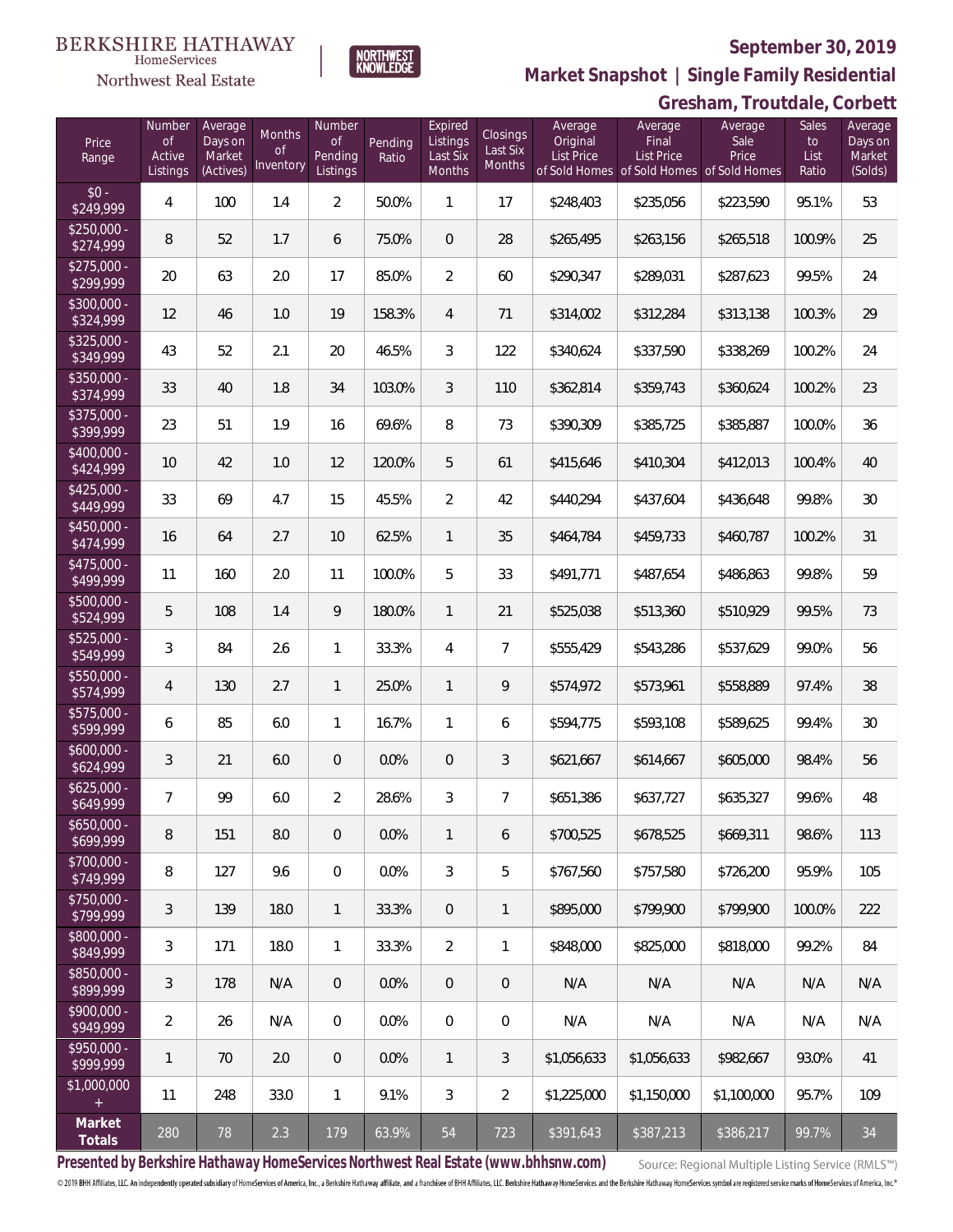#### **BERKSHIRE HATHAWAY** HomeServices

# Northwest Real Estate



# **September 30, 2019**

**Market Snapshot | Single Family Residential**

**Sandy**

| Price<br>Range            | Number<br><b>of</b><br>Active<br>Listings | Average<br>Days on<br>Market<br>(Actives) | <b>Months</b><br><b>of</b><br>Inventory | Number<br><b>of</b><br>Pending<br>Listings | Pending<br>Ratio | Expired<br>Listings<br>Last Six<br>Months | <b>Closings</b><br>Last Six<br><b>Months</b> | Average<br>Original<br><b>List Price</b> | Average<br>Final<br>List Price<br>of Sold Homes of Sold Homes | Average<br>Sale<br>Price<br>of Sold Homes | Sales<br>to<br>List<br>Ratio | uu iy<br>Average<br>Days on<br>Market<br>(Solds) |
|---------------------------|-------------------------------------------|-------------------------------------------|-----------------------------------------|--------------------------------------------|------------------|-------------------------------------------|----------------------------------------------|------------------------------------------|---------------------------------------------------------------|-------------------------------------------|------------------------------|--------------------------------------------------|
| $$0 -$<br>\$224,999       | $\mathbf{1}$                              | 73                                        | 2.0                                     | $\mathbf 0$                                | 0.0%             | $\mathbf{1}$                              | $\mathfrak{Z}$                               | \$198,300                                | \$189,933                                                     | \$192,667                                 | 101.4%                       | 42                                               |
| $$225,000 -$<br>\$249,999 | $\overline{2}$                            | 157                                       | 2.0                                     | $\overline{0}$                             | 0.0%             | 0                                         | 6                                            | \$248,475                                | \$243,150                                                     | \$237,417                                 | 97.6%                        | 56                                               |
| $$250,000 -$<br>\$274,999 | 1                                         | 24                                        | 1.5                                     | $\mathbf{1}$                               | 100.0%           | 0                                         | 4                                            | \$279,950                                | \$255,850                                                     | \$264,113                                 | 103.2%                       | 40                                               |
| $$275,000 -$<br>\$299,999 | $\sqrt{3}$                                | 56                                        | 1.1                                     | 3                                          | 100.0%           | $\mathbf{1}$                              | 16                                           | \$298,259                                | \$289,978                                                     | \$286,450                                 | 98.8%                        | 37                                               |
| $$300,000 -$<br>\$324,999 | 6                                         | 52                                        | 1.6                                     | 13                                         | 216.7%           | $\overline{2}$                            | 23                                           | \$328,574                                | \$319,965                                                     | \$314,715                                 | 98.4%                        | 59                                               |
| $$325,000 -$<br>\$349,999 | 15                                        | 47                                        | 2.6                                     | 6                                          | 40.0%            | $\mathbf 0$                               | 35                                           | \$339,943                                | \$335,811                                                     | \$336,707                                 | 100.3%                       | 20                                               |
| $$350,000 -$<br>\$374,999 | 8                                         | 35                                        | 3.4                                     | $\overline{2}$                             | 25.0%            | $\overline{0}$                            | 14                                           | \$363,614                                | \$360,114                                                     | \$360,536                                 | 100.1%                       | 23                                               |
| \$375,000 -<br>\$399,999  | 5                                         | 117                                       | 1.7                                     | $\, 8$                                     | 160.0%           | $\mathbf{1}$                              | 18                                           | \$390,592                                | \$388,925                                                     | \$388,322                                 | 99.8%                        | 30                                               |
| $$400,000 -$<br>\$424,999 | 3                                         | 67                                        | 3.0                                     | 3                                          | 100.0%           | $\overline{2}$                            | 6                                            | \$414,950                                | \$408,117                                                     | \$413,467                                 | 101.3%                       | 28                                               |
| $$425,000 -$<br>\$449,999 | 6                                         | 93                                        | 2.8                                     | 6                                          | 100.0%           | $\mathbf 0$                               | 13                                           | \$453,281                                | \$444,573                                                     | \$438,262                                 | 98.6%                        | 43                                               |
| $$450,000 -$<br>\$474,999 | 4                                         | 77                                        | 3.4                                     | $\overline{4}$                             | 100.0%           | $\overline{0}$                            | $\overline{7}$                               | \$479,257                                | \$465,129                                                     | \$457,129                                 | 98.3%                        | 106                                              |
| $$475,000 -$<br>\$499,999 | 9                                         | 73                                        | 7.7                                     | $\overline{4}$                             | 44.4%            | $\overline{0}$                            | $\overline{7}$                               | \$515,829                                | \$497,829                                                     | \$488,471                                 | 98.1%                        | 49                                               |
| $$500,000 -$<br>\$524,999 | 1                                         | 62                                        | 1.0                                     | 3                                          | 300.0%           | $\overline{0}$                            | 6                                            | \$526,483                                | \$518,798                                                     | \$513,217                                 | 98.9%                        | 41                                               |
| $$525,000 -$<br>\$549,999 | $\overline{2}$                            | 91                                        | 2.4                                     | $\mathbf{1}$                               | 50.0%            | $\overline{0}$                            | 5                                            | \$547,880                                | \$547,880                                                     | \$538,300                                 | 98.3%                        | 21                                               |
| $$550,000 -$<br>\$574,999 | 1                                         | 131                                       | 1.5                                     | $\overline{0}$                             | 0.0%             | $\overline{0}$                            | 4                                            | \$551,238                                | \$551,238                                                     | \$556,250                                 | 100.9%                       | 28                                               |
| $$575,000 -$<br>\$599,999 | $\mathbf{1}$                              | 234                                       | 1.5                                     | $\mathbf{1}$                               | 100.0%           | $\mathbf 0$                               | $\overline{4}$                               | \$686,963                                | \$597,188                                                     | \$593,488                                 | 99.4%                        | 111                                              |
| $$600,000 -$<br>\$624,999 | 0                                         | N/A                                       | 0.0                                     | 0                                          | N/A              | 0                                         | 4                                            | \$651,200                                | \$631,200                                                     | \$613,500                                 | 97.2%                        | 186                                              |
| $$625,000 -$<br>\$649,999 | 3                                         | 73                                        | 9.0                                     | $\mathbf 0$                                | 0.0%             | $\mathbf{1}$                              | $\overline{2}$                               | \$649,950                                | \$624,950                                                     | \$625,000                                 | 100.0%                       | 42                                               |
| $$650,000 -$<br>\$674,999 | $\overline{2}$                            | 52                                        | 12.0                                    | $\mathbf{1}$                               | 50.0%            | $\overline{0}$                            | $\mathbf{1}$                                 | \$675,000                                | \$675,000                                                     | \$650,000                                 | 96.3%                        | 59                                               |
| \$675,000 -<br>\$699,999  | 1                                         | 52                                        | 1.2                                     | $\mathbf{1}$                               | 100.0%           | $\overline{0}$                            | 5                                            | \$705,980                                | \$701,980                                                     | \$686,180                                 | 97.7%                        | 39                                               |
| \$700,000 -<br>\$749,999  | 3                                         | 115                                       | 9.0                                     | $\mathbf{1}$                               | 33.3%            | $\overline{0}$                            | $\overline{2}$                               | \$727,000                                | \$727,000                                                     | \$717,500                                 | 98.7%                        | 62                                               |
| $$750,000 -$<br>\$799,999 | $\overline{2}$                            | 113                                       | N/A                                     | $\mathbf{1}$                               | 50.0%            | $\mathbf 0$                               | $\mathsf{O}\xspace$                          | N/A                                      | N/A                                                           | N/A                                       | N/A                          | N/A                                              |
| \$800,000 -<br>\$899,999  | 1                                         | 96                                        | 6.0                                     | $\mathbf{1}$                               | 100.0%           | $\mathbf{1}$                              | $\mathbf{1}$                                 | \$899,000                                | \$839,000                                                     | \$800,000                                 | 95.4%                        | 134                                              |
| \$900,000 -<br>\$999,999  | $\overline{4}$                            | 560                                       | 8.0                                     | $\mathbf 0$                                | 0.0%             | $\overline{0}$                            | $\mathfrak{Z}$                               | \$1,018,300                              | \$976,617                                                     | \$954,150                                 | 97.7%                        | 155                                              |
| \$1,000,000<br>$\pm$      | 1                                         | 465                                       | 3.0                                     | $\mathbf{1}$                               | 100.0%           | $\mathbf{0}$                              | $\overline{2}$                               | \$1,787,500                              | \$1,787,500                                                   | \$1,725,000                               | 96.5%                        | 178                                              |
| Market<br>Totals          | 85                                        | 100                                       | 2.7                                     | 61                                         | 71.8%            | 9                                         | 191                                          | \$433,747                                | \$424,182                                                     | \$419,907                                 | 99.0%                        | 47                                               |

**Presented by Berkshire Hathaway HomeServices Northwest Real Estate (www.bhhsnw.com)**

Source: Regional Multiple Listing Service (RMLS™)